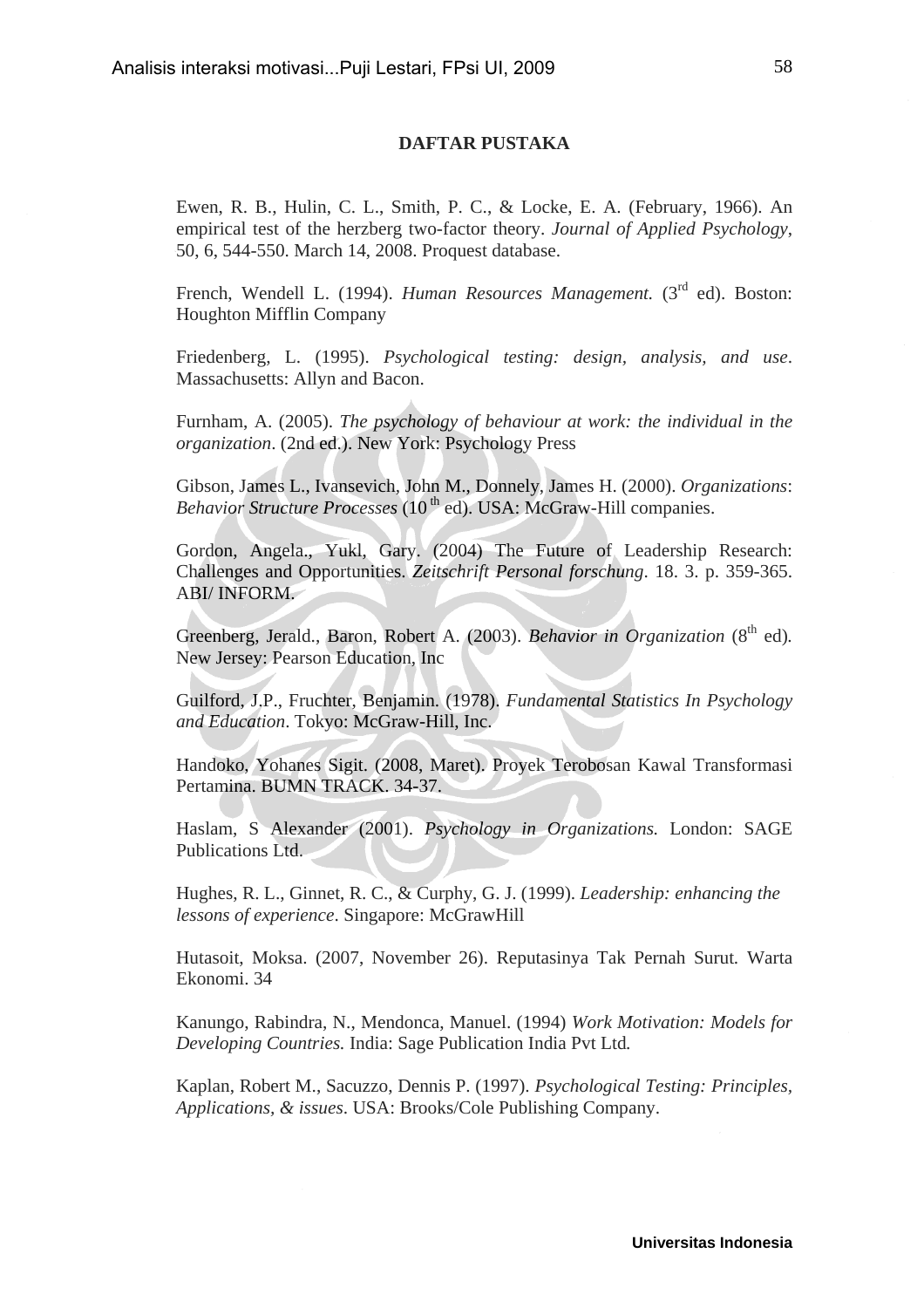Kumar, Ranjit. (1996). *Research Methodology: A Step-By-Step Guide For Beginners.* London: Sage Publications.

Masi, Ralph. J., Cooke, Robert. A. (2000). Effect of Transformational Leadership on Subordinate Motivation, Empowering Norms, And Organizational Productivity. *The International Journal of Organizational Analysis,* 8, 1. 16-47. November, 27, 2007. INFORM/GLOBAL.

McKenna, E. (2000). *Business psychology and organisational behaviour: a student's handbook*. (3rd ed.). New York: Psychology Press

Media Pertamina. (2007, April 30). *Kunci Perubahan Budaya Kinerja Semua Melakukan Perubahan*. Oktober 30, 2007. http://www.pertamina.com/index.php? option=com\_content&task=view&id=2902&Itemid=593

Munandar, Ashar Sunyoto. (2001). *Psikologi Industri dan Organisasi.* Tangerang: UI Press.

Murphy, K. R., & Davidshofer, C. O. (2001). *Psychological testing: principles and applications*. (5th ed.). New Jersey: Prentice Hall

Newstrom, J.W., & Davis, K. (1997). *Organizational behavior: human behavior at work*. (10th ed.). New York: McGrawHill

Nughroho, Riant., Wrihatnolo Randy R. (2008). *Manajemen Privatisasi BUMN.*  Jakarta: PT Elex Media Kamputindo.

Oakley-Wiliams, A. L. (2004). *An emprirical study of the effect of transformational and transactional leadership on motivation in the jamaican environment (jamaica money market brokers)*. Disertasi. Nova Southeastern University. ProQuest Information and Learning.

Pakarti, Emira Sri. (Januari, 1989). *Hubungan Locus of Control Dengan Teori Motivator-Hygiene Dari Herzberg (Suatu Studi di PT. Unilever (Indonesia).*  Skripsi.*.* Depok: Fakultas Psikologi UI.

Rich, Cameron. (December, 2002). Transfrmational and Transactional Leadership As A Function Of Management Level In Service And Manufacturing Organizations. *Faculty of Alliant International University San Diego.* Proquest Information and learning.

Rizka. (2007). *Pengaruh Kepemimpinan Atasan Terhadap Burnout Pada Karyawan Perusahaan Asuransi (Studi Terhadap Karyawan Perusahaan Asuransi X)*. Skripsi. Depok: Fakultas Psikologi Universitas Indonesia.

Robbins, Stephen P. (2003). *Organizational Behavior*. (2<sup>nd</sup> Ed). New Jersey: Upper Saddle River.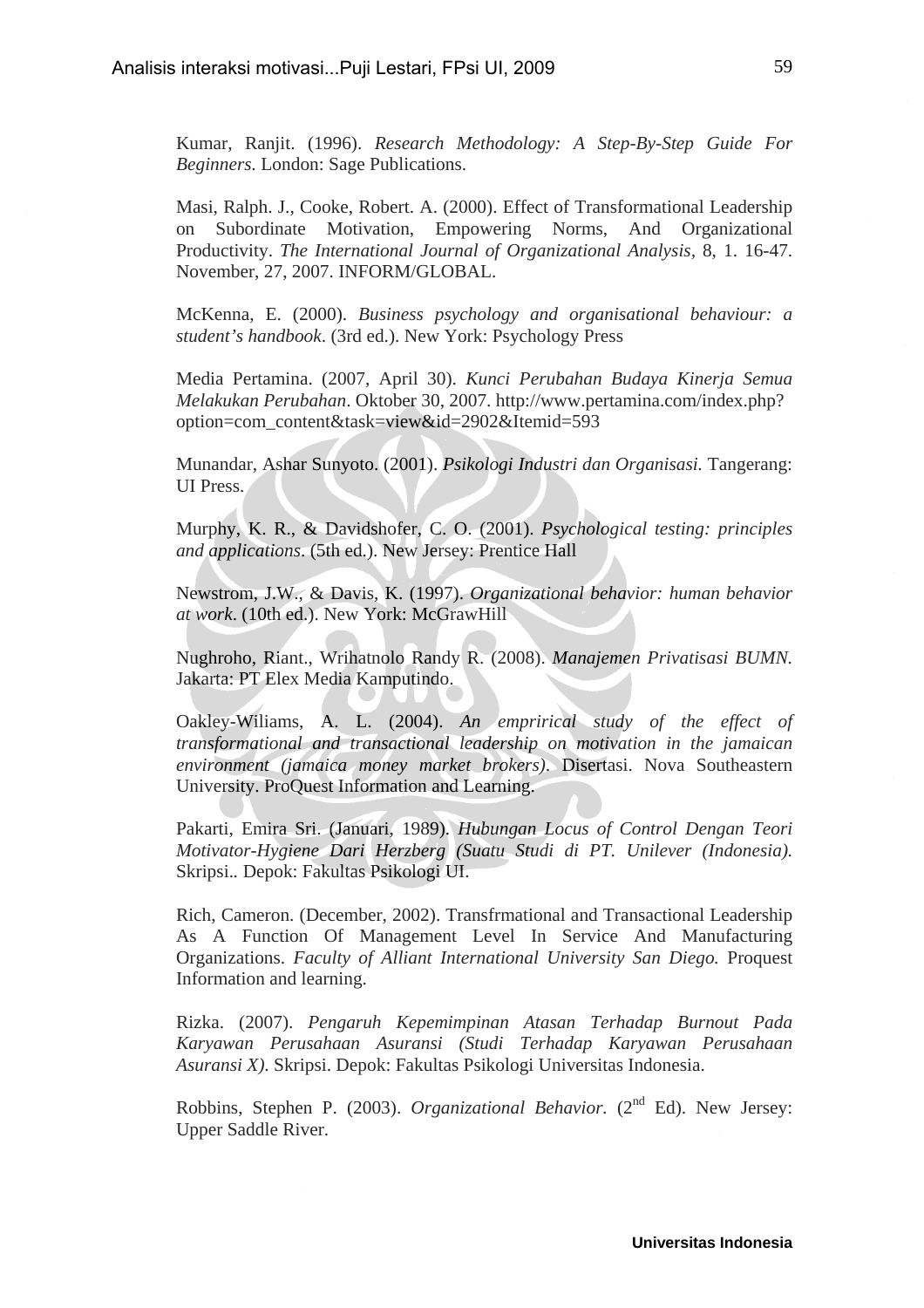Robbins, Stephen. P. (2006). *Perilaku organisasi*. (10<sup>th</sup> ed). (Benyamin Molan & Ahmad Fauzi, Trans.) Jakarta: Indeks Gramedia

Robbins, Stephen P., Judge, Timothy A. (2007). *Organizational Behavior: Twelfth Edition.* New Jersey: Pearson Prentice Hall.

Sachau, Daniel A. (2007, Desember). *Resurrecting the Motivation-Hygiene Theory: Herzberg and the Positive Psychology Movement*. 6 (4). Juli 2, 2008. http://hrd.sagepub.com/cgi/content/abstract/6/4/377.

Seniati, L., Yulianto, A., & Setiadi, B. N. (2005). *Psikologi eksperimen*. Jakarta: PT Indeks Gramedia

Shaugnessy, John J., Zechmeister, Eugene B. (1994). *Research Methods in Psychology* (3rd ed). USA: McGraw-Hill.Inc

Sitinjak, T., & Sugiarto. (2006). *Lisrel*. Yogyakarta: Penerbit Graha Ilmu

Spector, Paul E. (2000). *Industrial & Organizational Psychology. Research&Practice* (2nd ed). USA: John Wiley&Sons.Inc

Steers, Richard M., Porter, Lyman W. (1991). *Motivation And Work Behavior*: *fifth edition*. New Jersey: McGraw-Hill, Inc

Steers, Richard M., Porter, lyman W., Bigley, Gregory A. (1996) *Motivation & Leadership at Work. Sixth Edition.* Singapore: Mc.Graw-Hill Companies.Inc.

Sukhirman, Iman. (1996). *Pengkajian Hubungan Kepemimpinan Transformasional Bass dengan Dimensi Nilai-nilai Organisasi dari Hostedi.* Tesis. Depok: Fakultas Pascasarjana UI.

Warta Pertamina (2006, Desember). *Pertamina: On The Move.* April 20, 2007*.*  http://www.pertamina.com/pertamina.php?irwcontents=rbwarta&op=detail&edisi =200612&type=3&id=84

Warta Pertamina (2007, Juni). *SDM Berubah, Perusahaan Berubah*. Oktober 30, 2007. http://www.pertamina.com/index.php?option=com\_content&task=view &id=3140&Itemid=507

Wijanto, Setyo Hari. (2008). *Structural Equation Modeling dengan Lisrel 8.8*: *Konsep dan Tutorial.* Yogyakarta: Graha Ilmu.

Wutun, R. P. (2001). Persepsi karyawan tentang perilaku kepemimpinan atasan: kajian teori transformasional-transaksional. In Sjabadhyni, B. (Eds.), *Pengembangan kualitas SDM dari perspektif PIO* (pp. 343 -375). Depok: Bagian Psikologi Industri dan Organisasi Fakultas Psikologi Universitas Indonesia.